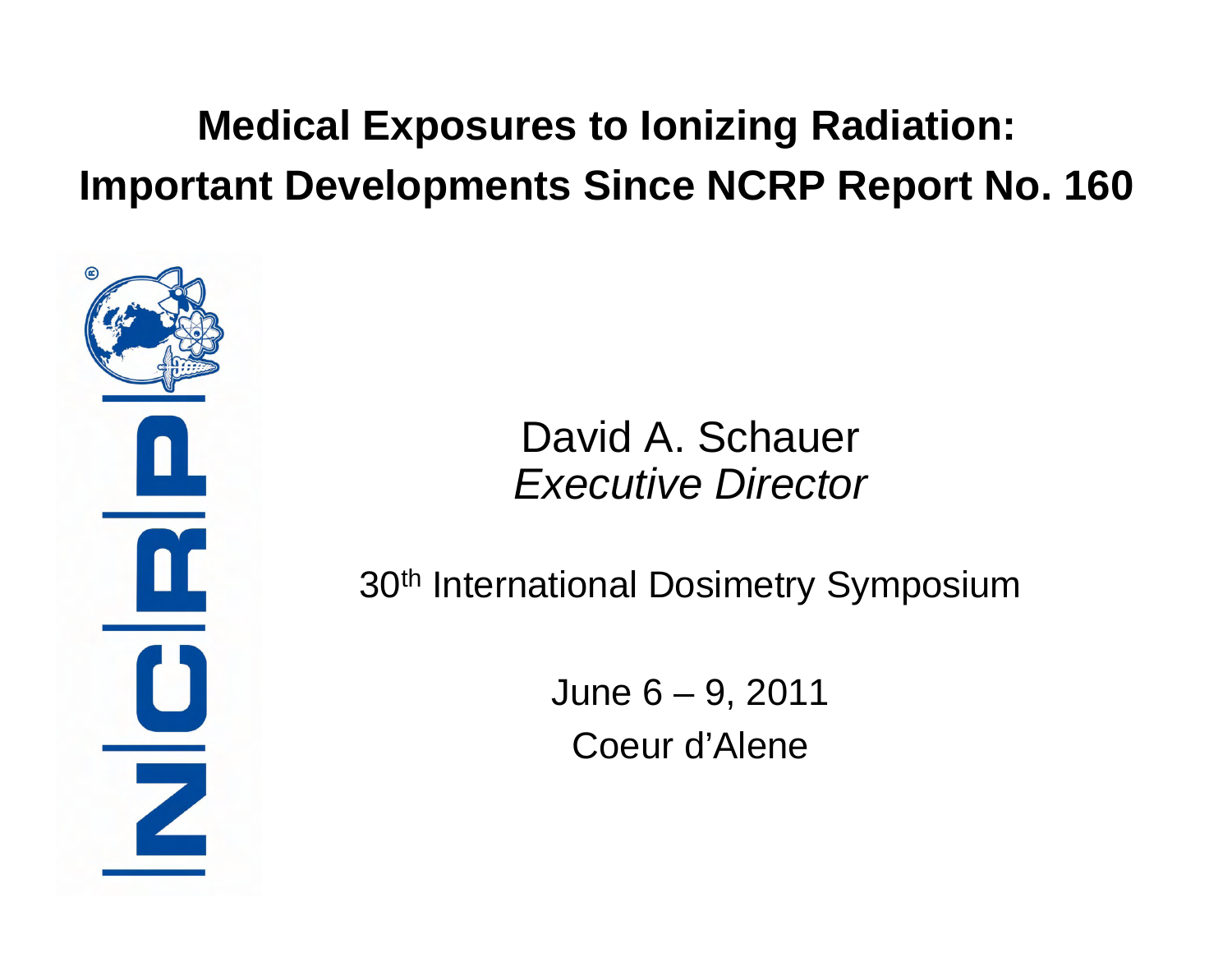### Key Dates in NCRP's History



**1929: U.S. Advisory Committee on X-ray and Radium Protection**

**1946: U.S. National Committee on Radiation Protection**

**1964: National Council on Radiation Protection and Measurements (NCRP) chartered by U.S. Congress (Public Law 88-376 )**



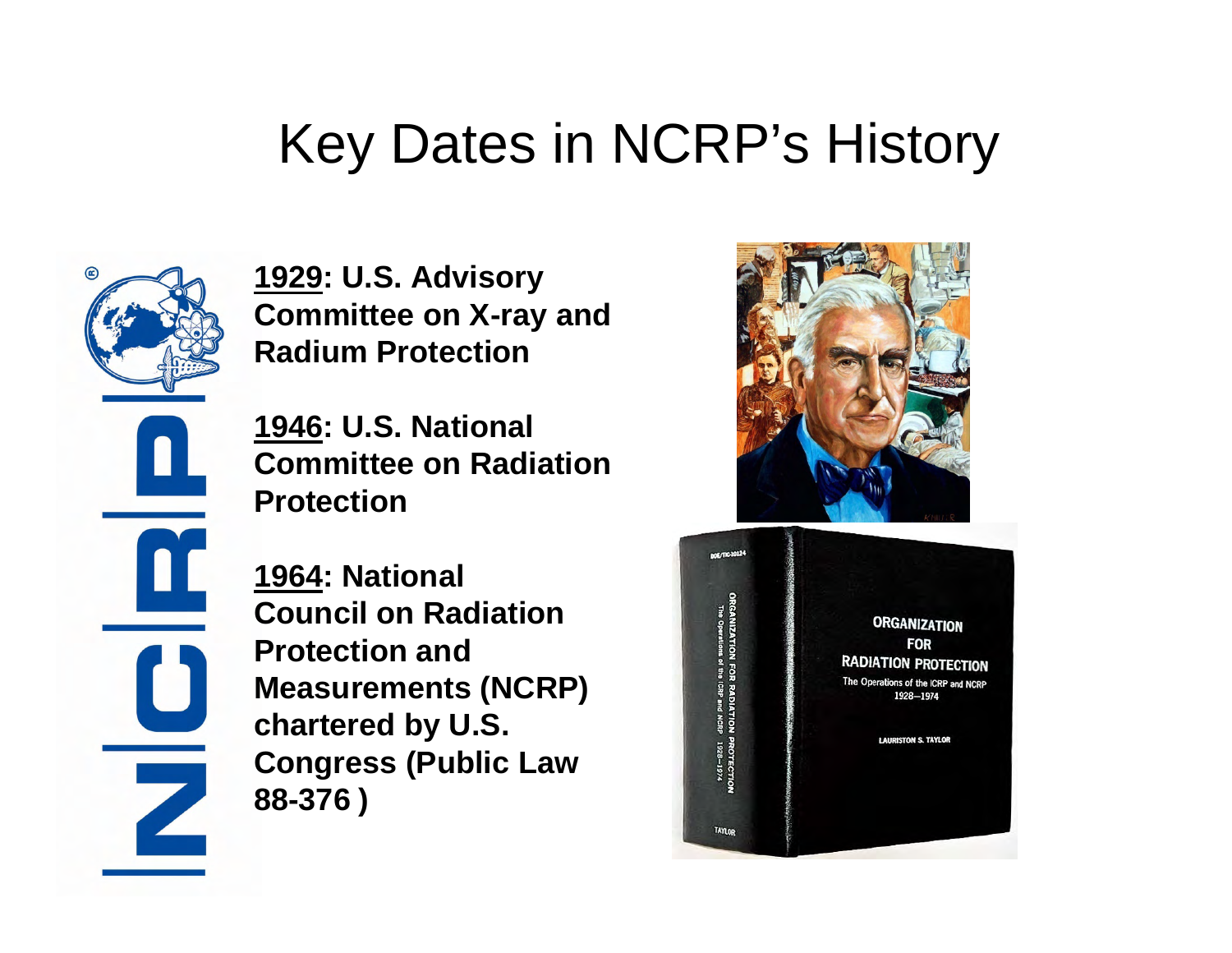# Key Elements of NCRP's Charter Under U.S. Public Law 88-376

# $\mathbf{u}$ Z

#### • **Cornerstones of role in radiation health protection:**

- 1. Collect and analyze information and recommendations in the public interest about:
	- a. protection against radiation; and
	- b. radiation measurements, quantities and units.
- *2.Develop Develop* basic concepts of radiation protection;
- 3. Facilitate effective use of combined resources of organizations concerned with radiation protection; and
- 4. Cooperate with national and international governmental and private organizations; and
- 5. Disseminate the Council's work.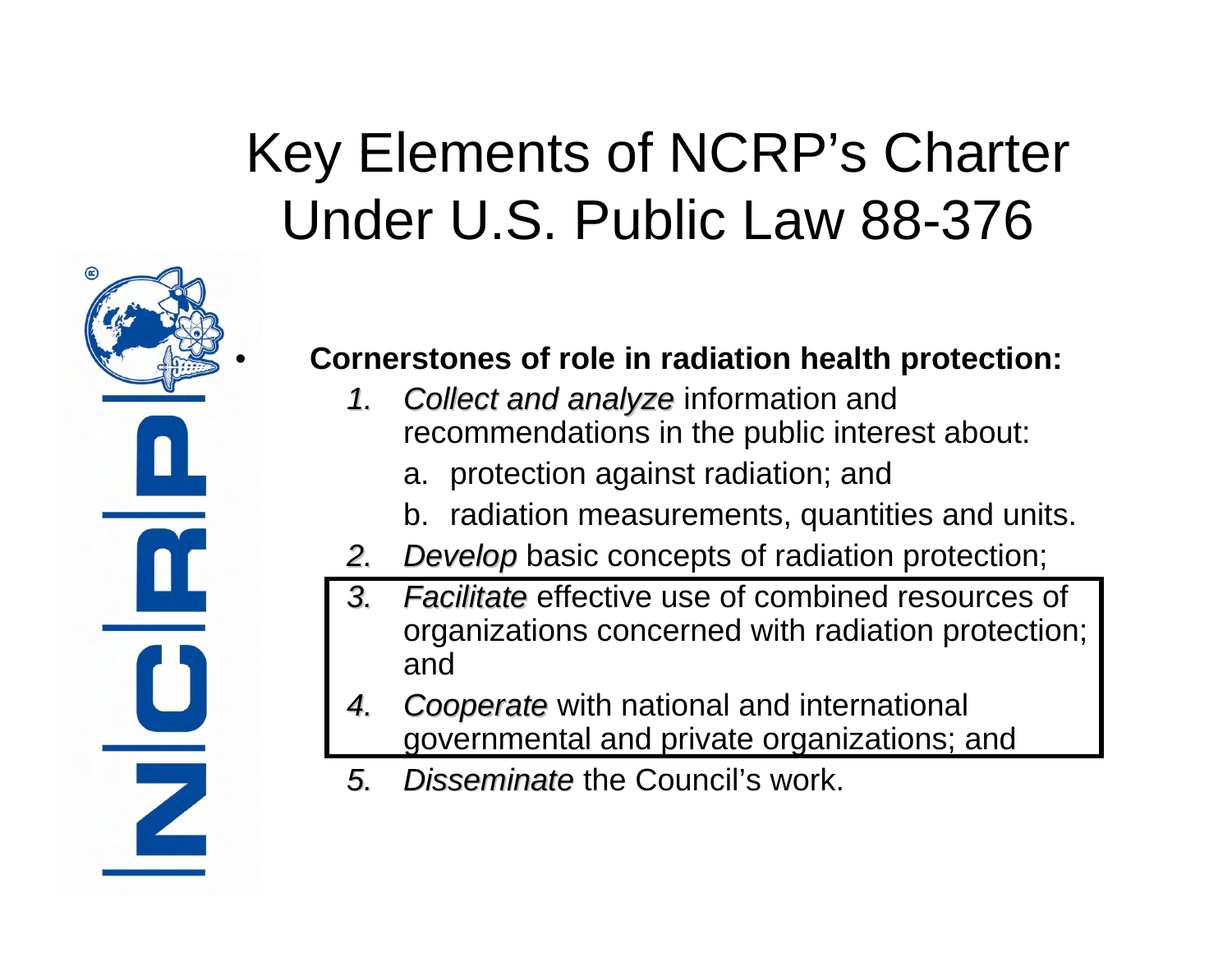# **Radiation Protection Goals : NCRP Report No. 116**

1. prevent the occurrence of clinically significant radiation-induced deterministic effects by adhering to dose limits that are below the apparent threshold levels; and limit the risk of stochastic effects, cancer and genetic effects, to a reasonable level in relation to societal needs, values,

 $\overline{\phantom{0}}$ 

benefits gained and economic factors.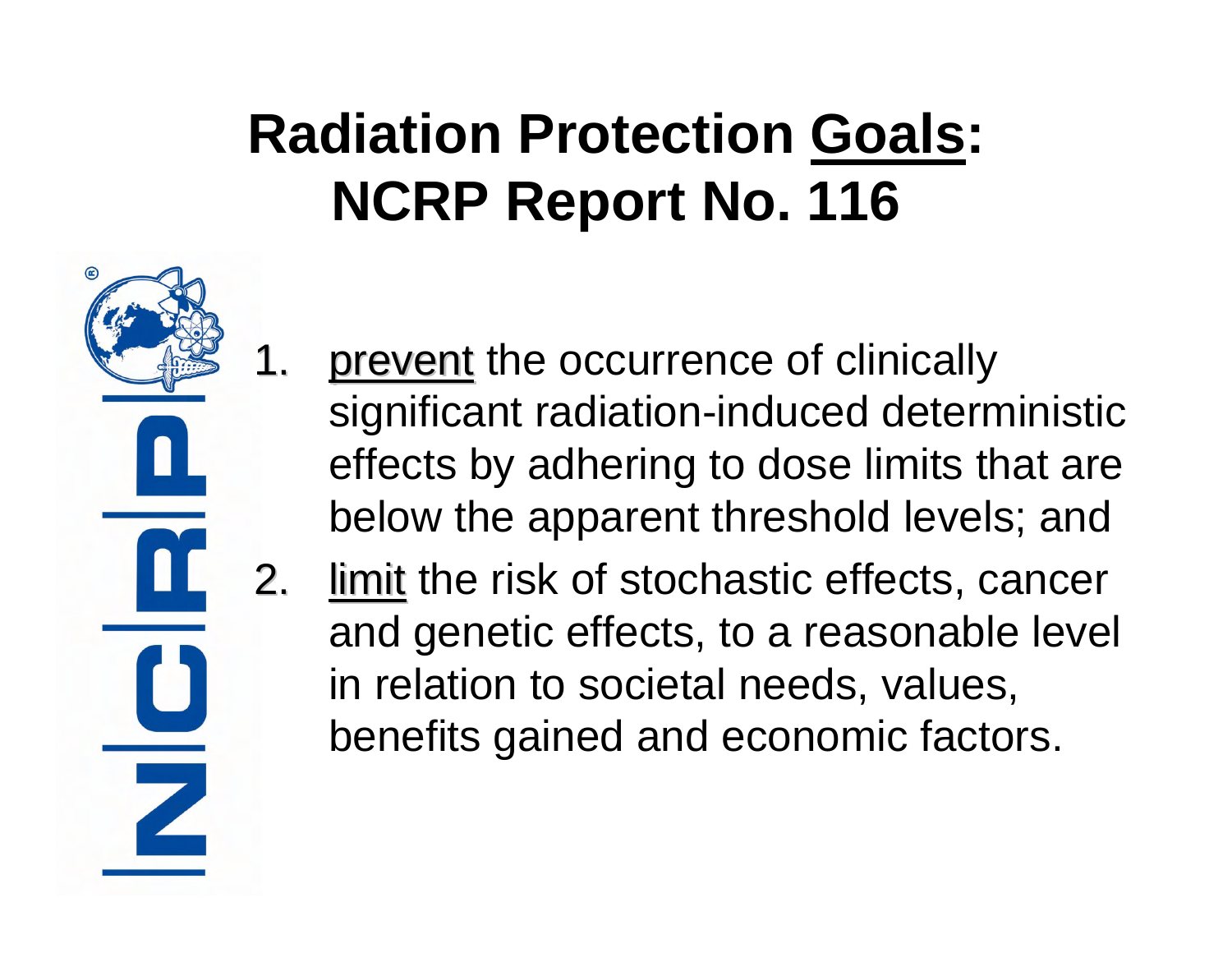# **Radiation Protection Objectives : NCRP Report No. 116**

- 
- 1. justify any activity which involves radiation exposure on the basis that the expected benefits to society exceed the overall societal cost (justification\*);
	- 2. ensure that the total societal detriment from such justifiable activities or practices is maintained ALARA, economic and social factors being taken into account (optimization); and
	- apply individual dose limits to ensure that the procedures of justification and ALARA do not result in individuals or groups of individuals exceeding levels of acceptable risk (limitation).

\*Also read NCRP Commentary No. 13, An introduction to efficacy in diagnostic radiology and nuclear medicine (justification of medical radiation exposure)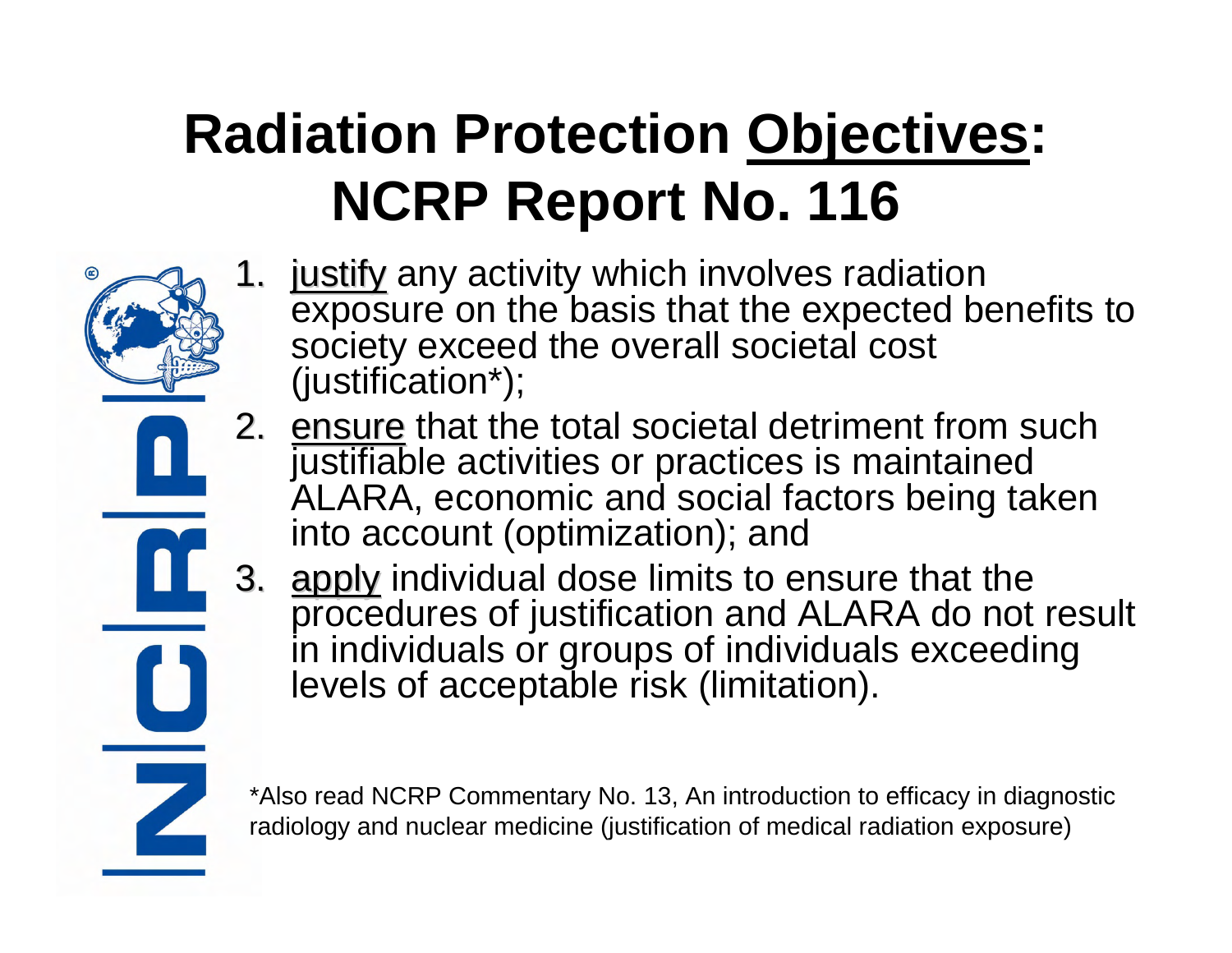# 11<sup>th</sup> Report on Carcinogens (2004)\*

#### **X-Radiation and Gamma Radiation\***



*Known to be Human Carcinogens*

#### **Carcinogenicity**

- X-radiation and gamma radiation are *known to be human carcinogens* based on sufficient evidence in humans.
- Epidemiological studies of radiation exposure provide a consistent body of evidence for the carcinogenicity of X-radiation and gamma radiation in humans.
- Exposure to X-radiation and gamma radiation is most strongly associated with leukemia and cancer of the thyroid, breast, and lung; associations have been reported at absorbed doses of less than 0.2 Gy.



*\*U.S. Depart \*U.S. Department of Health and Human Services ment and Human Services Public Health Service Public Health ServiceNational Toxicol National Toxicology Program ogy Program Pursuant to Section 30 ant Section 301(b) (4) of 1(b) (4) of the Public H the Public Health Service Act ealth Service Act as Amended by Section 262, PL 95 ended by Section 262, PL 95-622*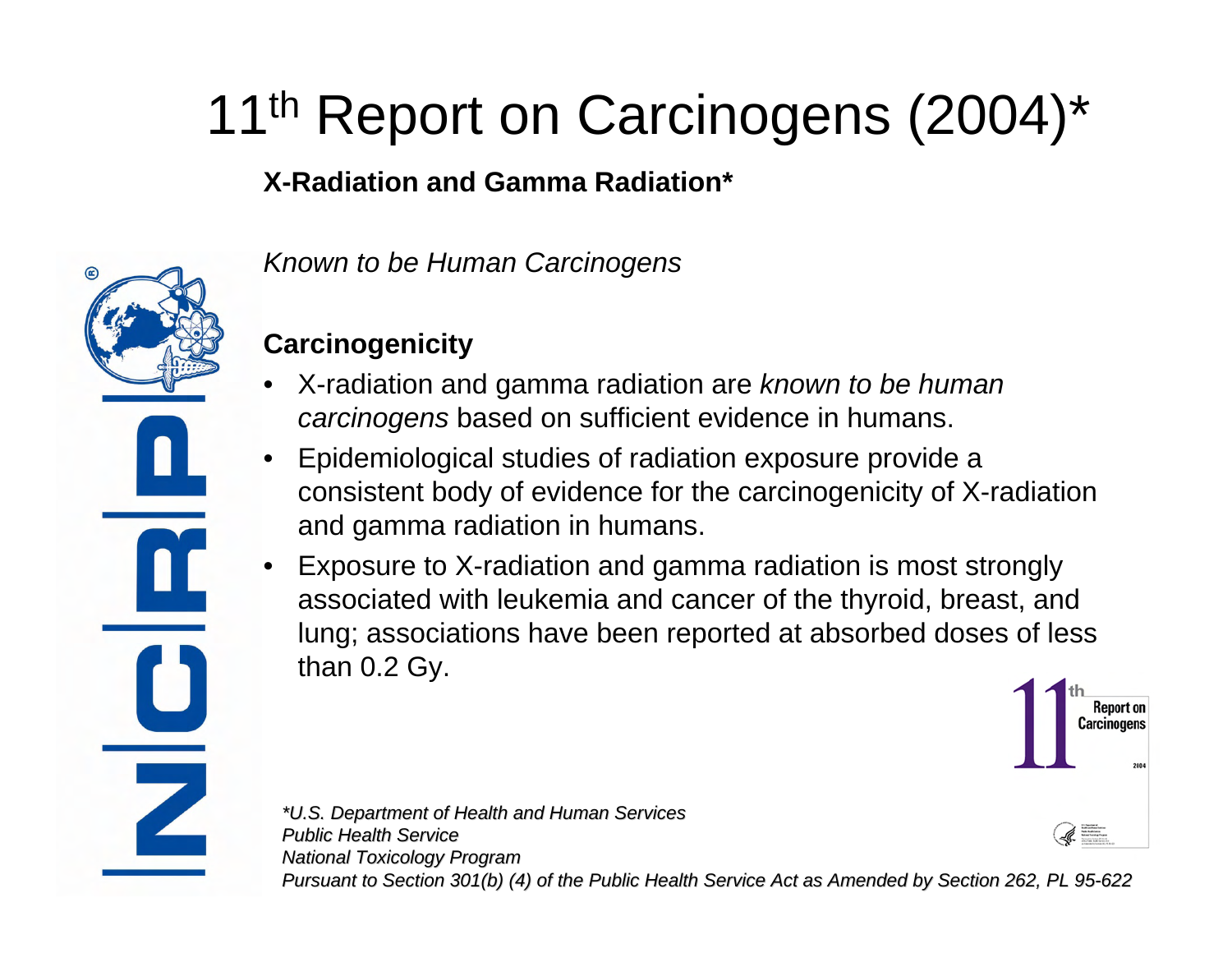NCRP REPORT No. 160



#### **IONIZING RADIATION EXPOSURE OF THE** POPULATION OF THE **UNITED STATES**

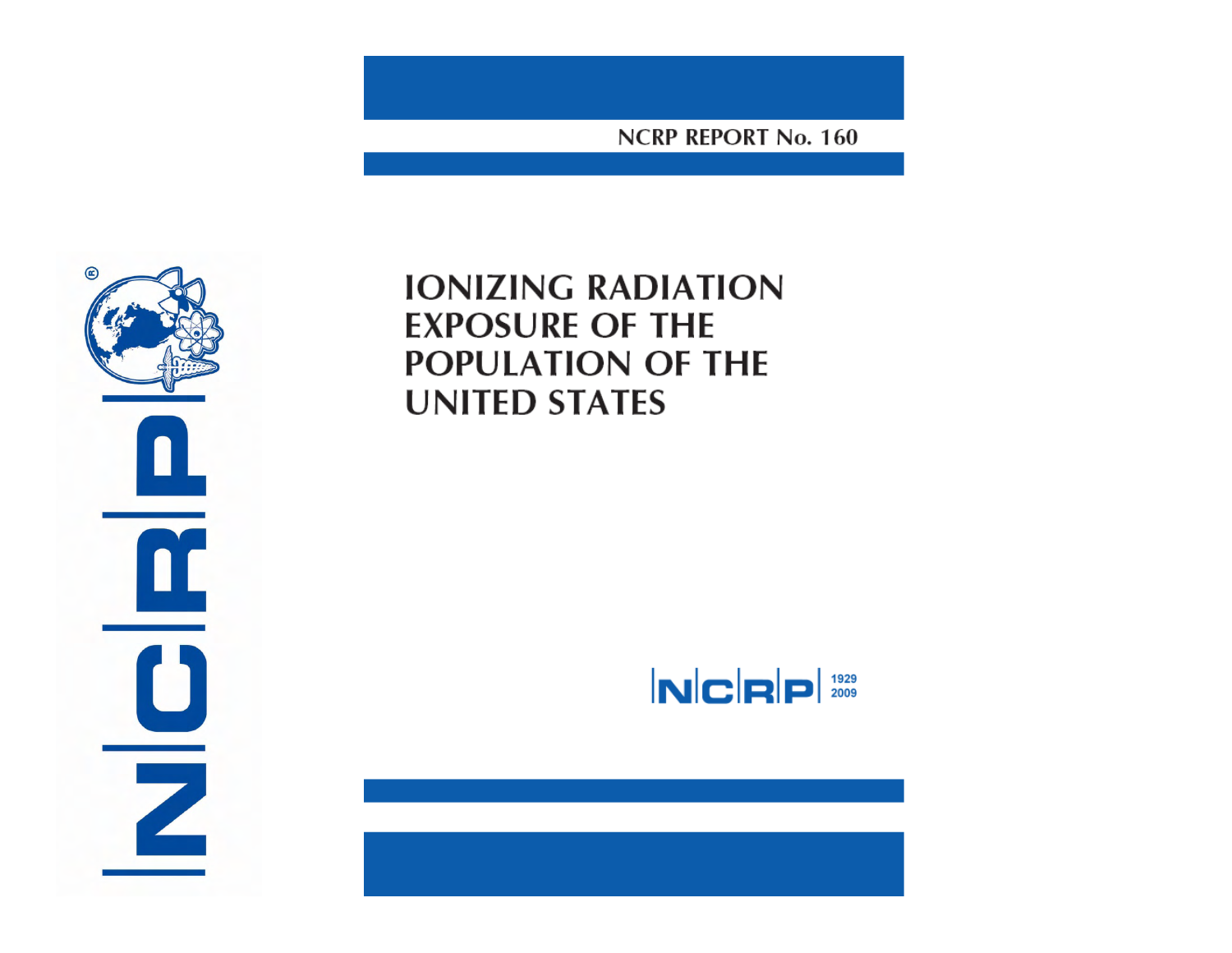#### NCRP Report No. 160, Ionizing Radiation **Exposure of the Population of the United States**

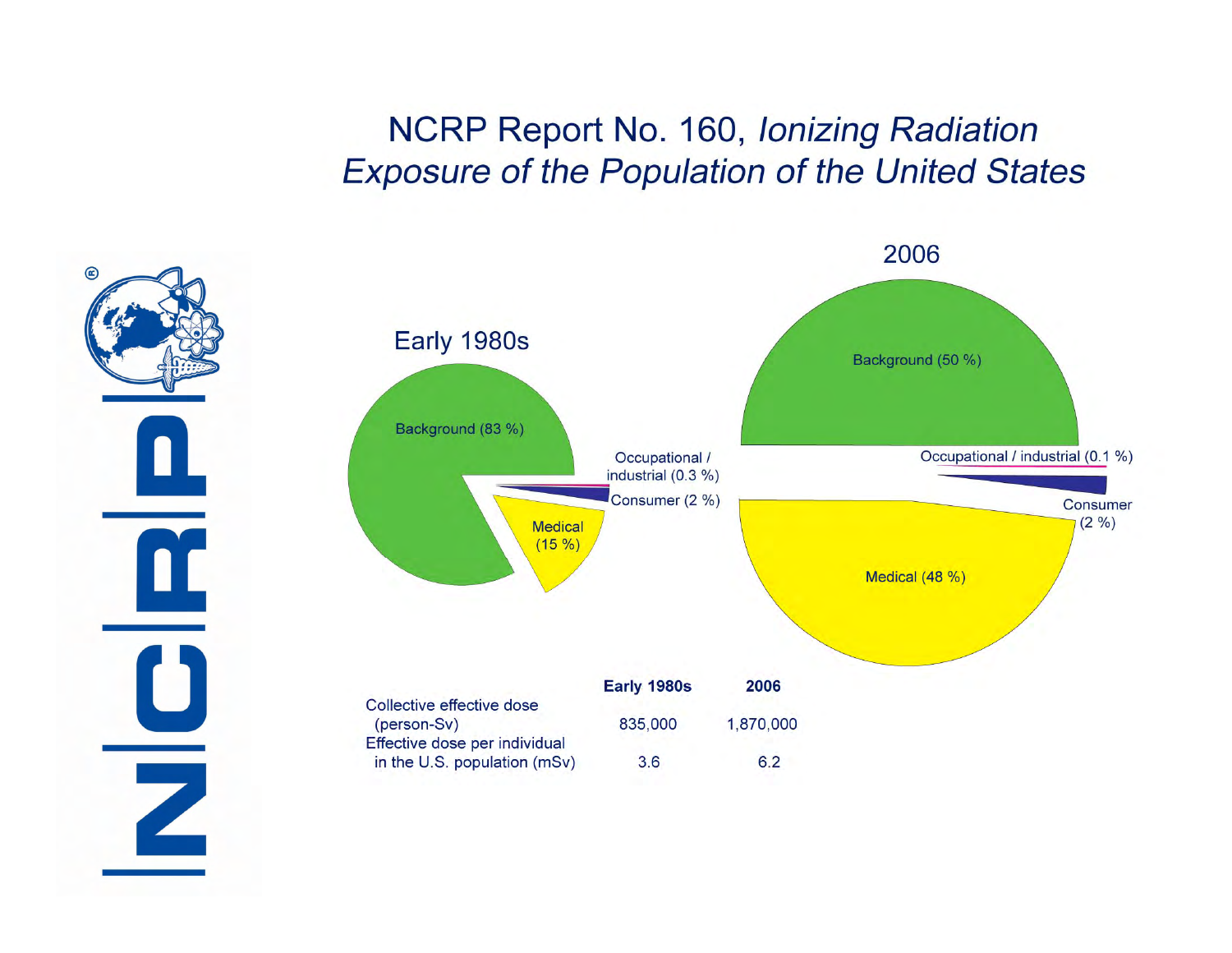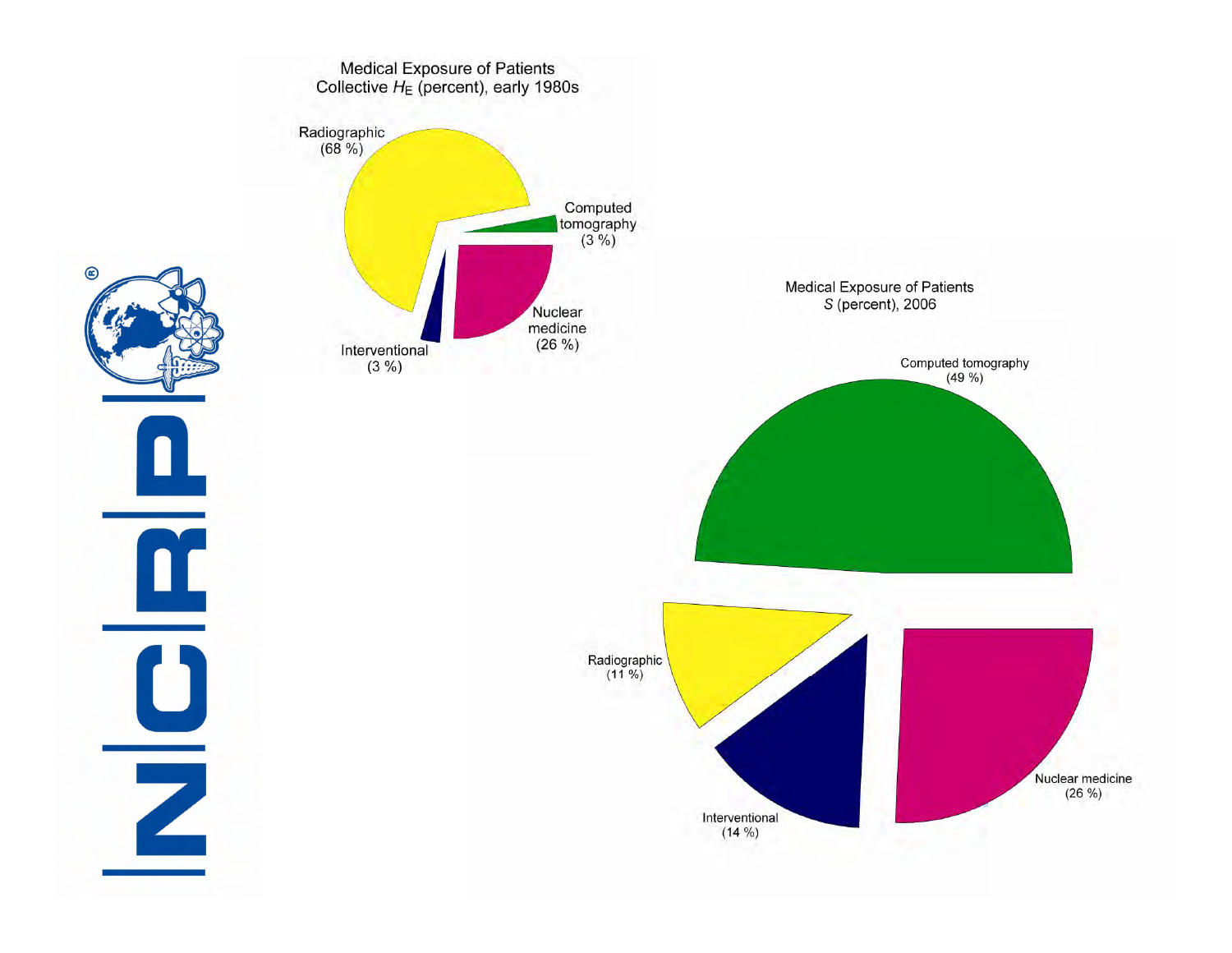#### **Radiation Exposure to US Population - Medical Exposures**



|                                              | Number of<br><b>Procedures</b><br>(millions) | $\frac{0}{0}$ | Collective<br><b>Effective Dose</b><br>(person Sv) | $\frac{0}{0}$ | $E_{US}$<br>(mSv) |
|----------------------------------------------|----------------------------------------------|---------------|----------------------------------------------------|---------------|-------------------|
| Computed<br>Tomography                       | 67                                           | 17            | 438,000                                            | 49            | 1.5               |
| <b>Nuclear</b><br><b>Medicine</b>            | 18                                           | 5             | 231,000                                            | 26            | 0.8               |
| Interventional                               | 17                                           | 4             | 128,000                                            | 14            | 0.4               |
| Conventional<br>Radiography &<br>Fluoroscopy | 292                                          | 74            | 99,000                                             | 11            | 0.3               |
| <b>TOTALS</b>                                | 426                                          | 100           | 898,000                                            | 100           | $-3$              |

**(600 % increase)**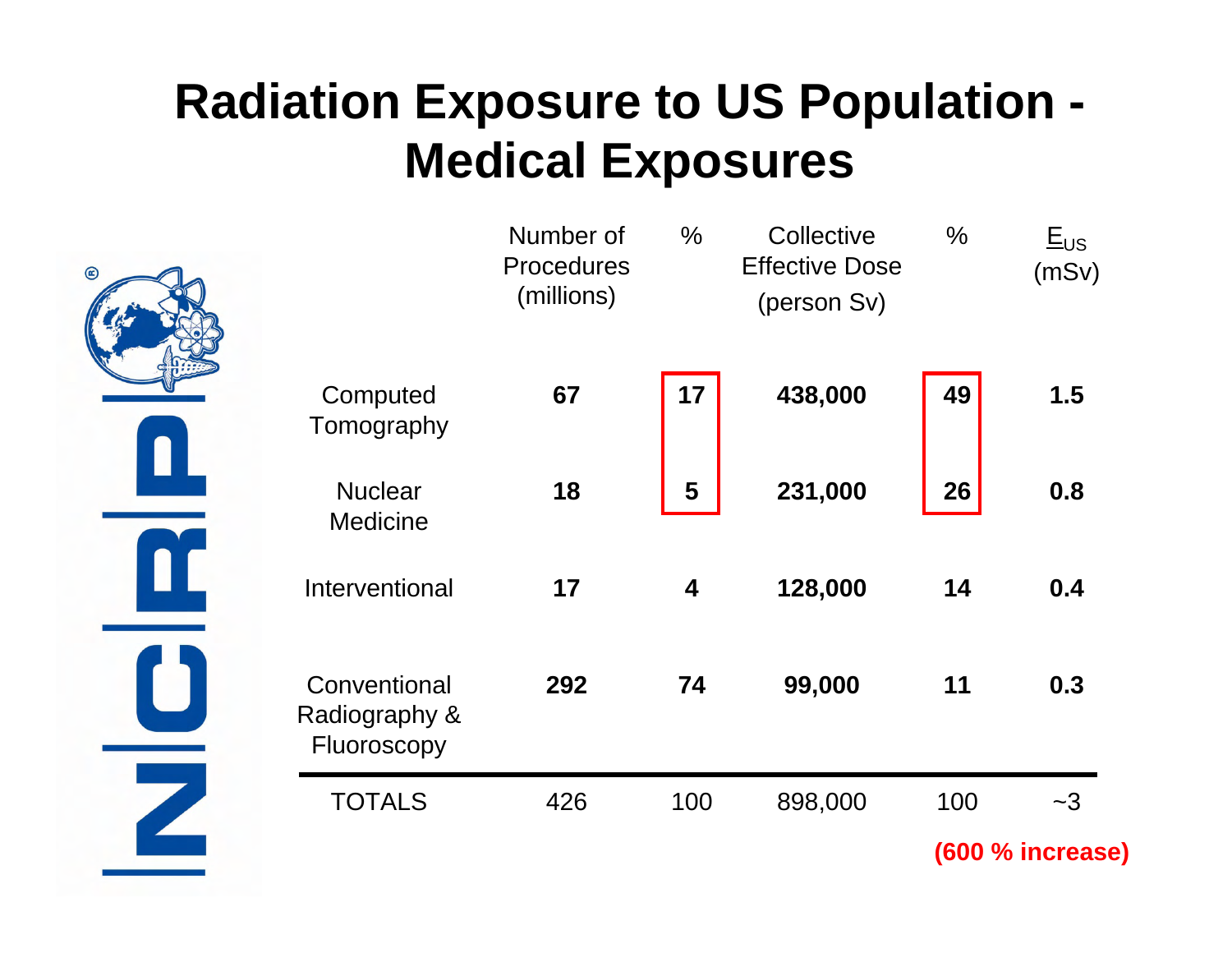#### Worldwide View



and (bottom) 1997–2007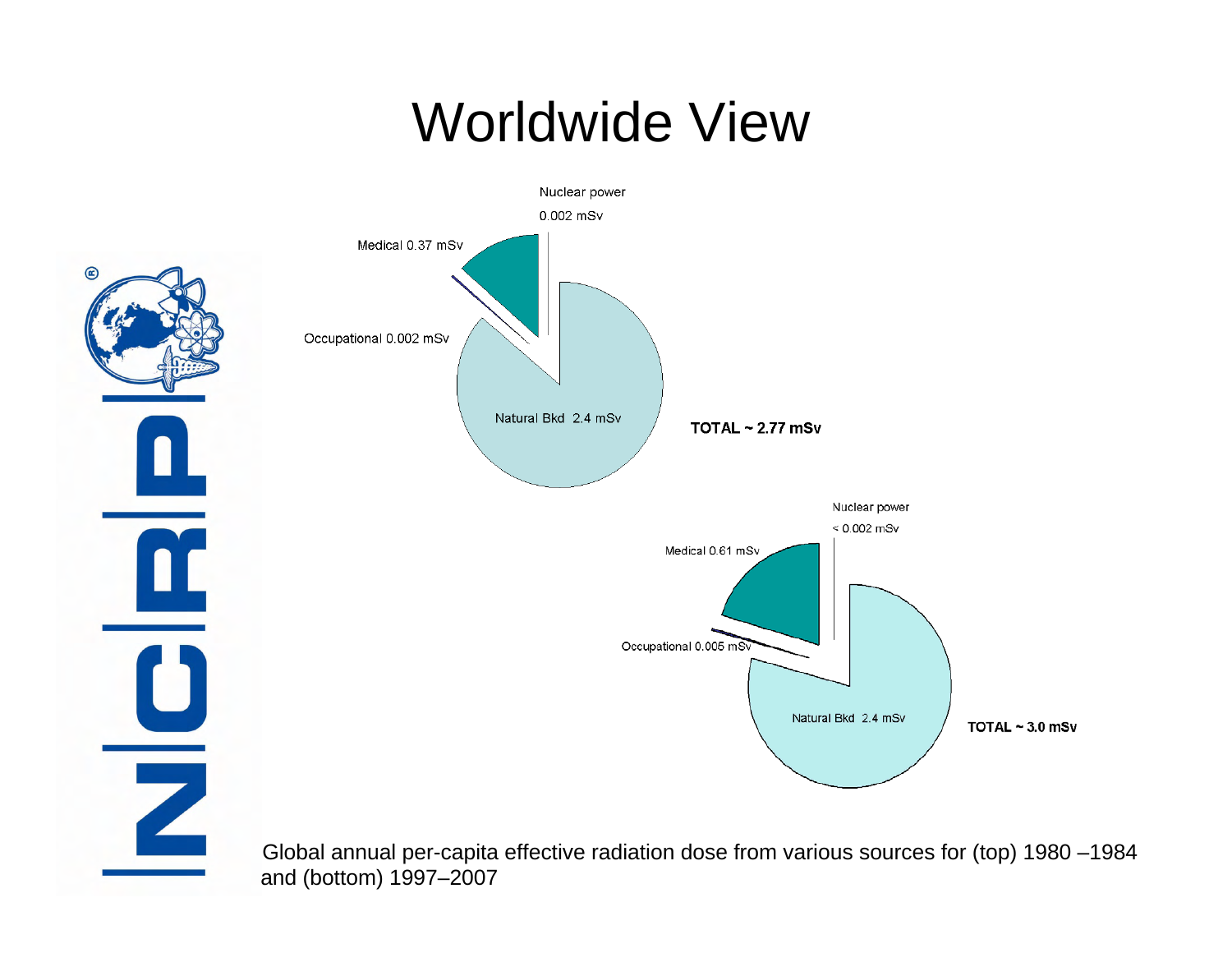#### **Worldwide View**

The United States conducts more diagnostics per capita than other OECD countries and reimburses more favorably CT procedures per thousand population MRI procedures per thousand population 2005 2005 194 88 85 161 70 113 87 22 United Germany\* Canada United Germany\* Canada Japan Japan **States States Reimbursement** price per 616 146 **N/A** 122 **N/A** 62 1.057 216 procedure\*\* \$

\* Data from 2004.

ଢ

Z

- \*\* Reimbursement prices are for 2008 for all countries. All prices are for public reimbursement for an abdominal CT or MRI.
- Source: IMV; Japanese Ministry of Health, Labour and Welfare; German Federal Office for Radiation Protection; National Fee Analyzer; EMB; Igakutushin (Japanese medical news agency)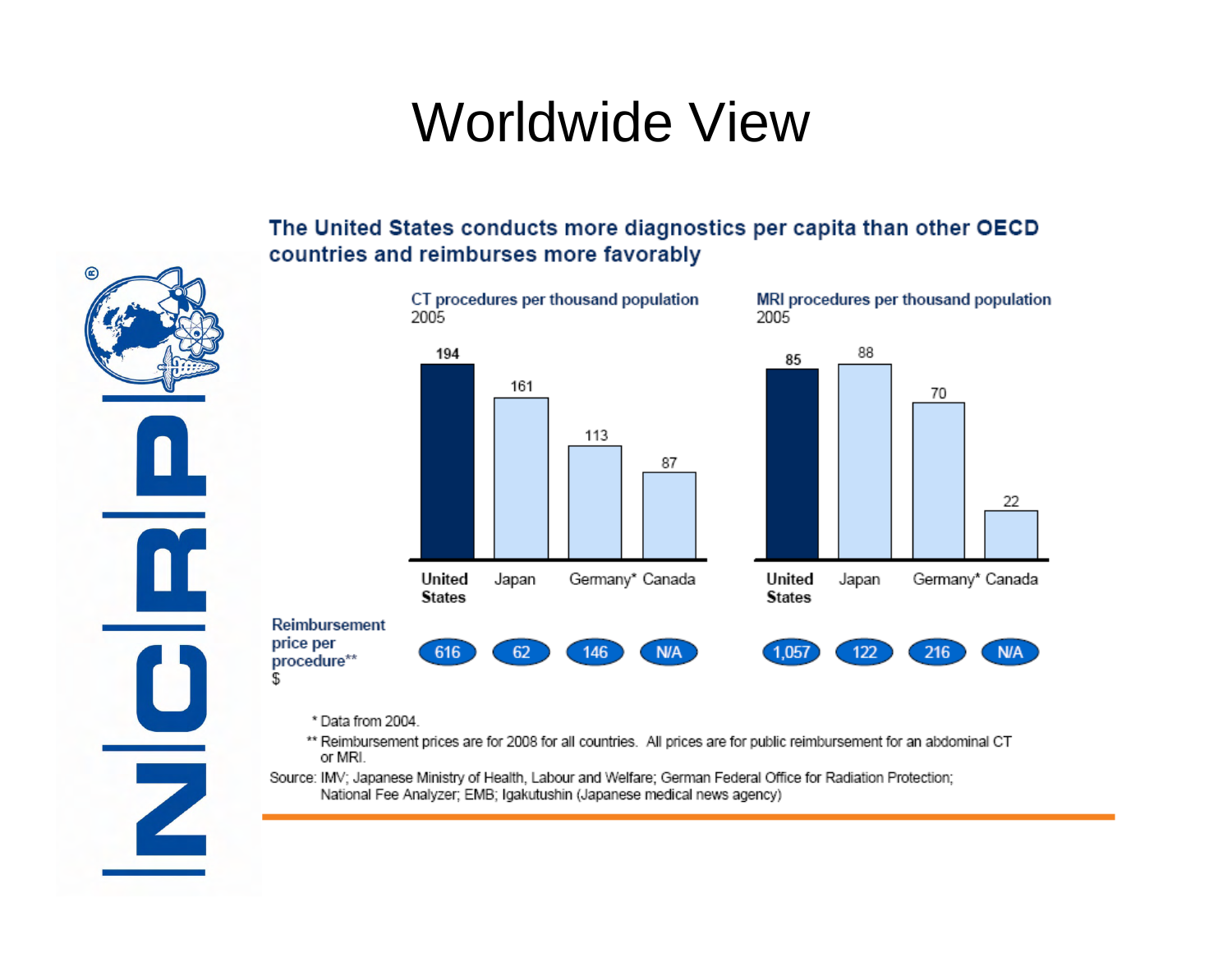

- How use of ACR appropriateness criteria, ACC appropriate<br>use criteria or EU referral guidelines through computerized<br>physician order entry (CPOE);
- Why has this become a significant issue?
	- Supplier-induced Demand (IOM, 2010<sup>#</sup>)
		- "If the physician is ordering a study where the payment exceeds the cost, there is a true profit potential. Even in the presence of strong ethical adherence to the Hippocratic oath and similar constructs, the physician may have incentives to over-order imaging studies."
	- Self Referral (GAO report, 2008\*)
		- Physicians who refer patients for imaging in their own office are at least 1.7 to 7.7 times more likely to order imaging than those physicians in the same specialty who do not self-refer.

#Value in Health Care – Accounting for Cost, Quality, Safety, Outcomes and Innovation,

**\***GAO-08-452**,** Rapid Spending Growth and Shift to Physician Offices Indicate Need for CMS to Consider Additional Management Practices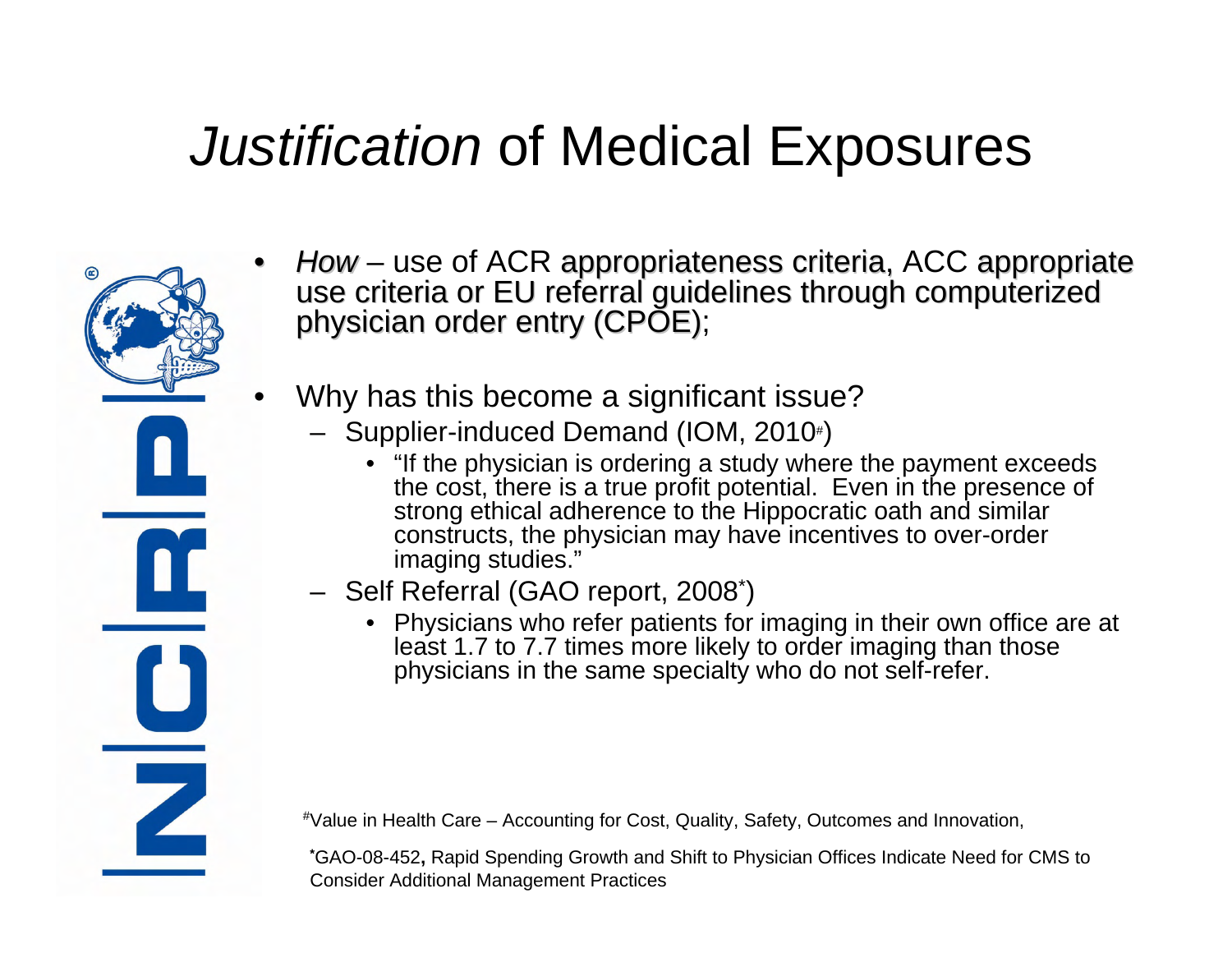Z

- One recent example of what the U.S. Congress is doing about this issue:
	- Anti Self-referral Bill introduced in the House
	- On April 12 Congresswoman Jackie Speier (D-CA) reintroduced to the U.S. House of Representatives the "Integrity in Medicare Advance Diagnostic Imaging Act of 2011" (HR 1476) which seeks to close the in-office ancillary service exception for advanced imaging services such as MR, CT and PET.
	- Upon introduction of HR 1476, Speier stated, "the financial interest of physicians should not be a determining factor in prescribing care for patients. It is terrible to think that this loophole is being abused to enrich doctors while their patients are being unnecessarily exposed to radiation. This bill puts patients first and potentially saves the government billions of dollars in wasteful expenditures."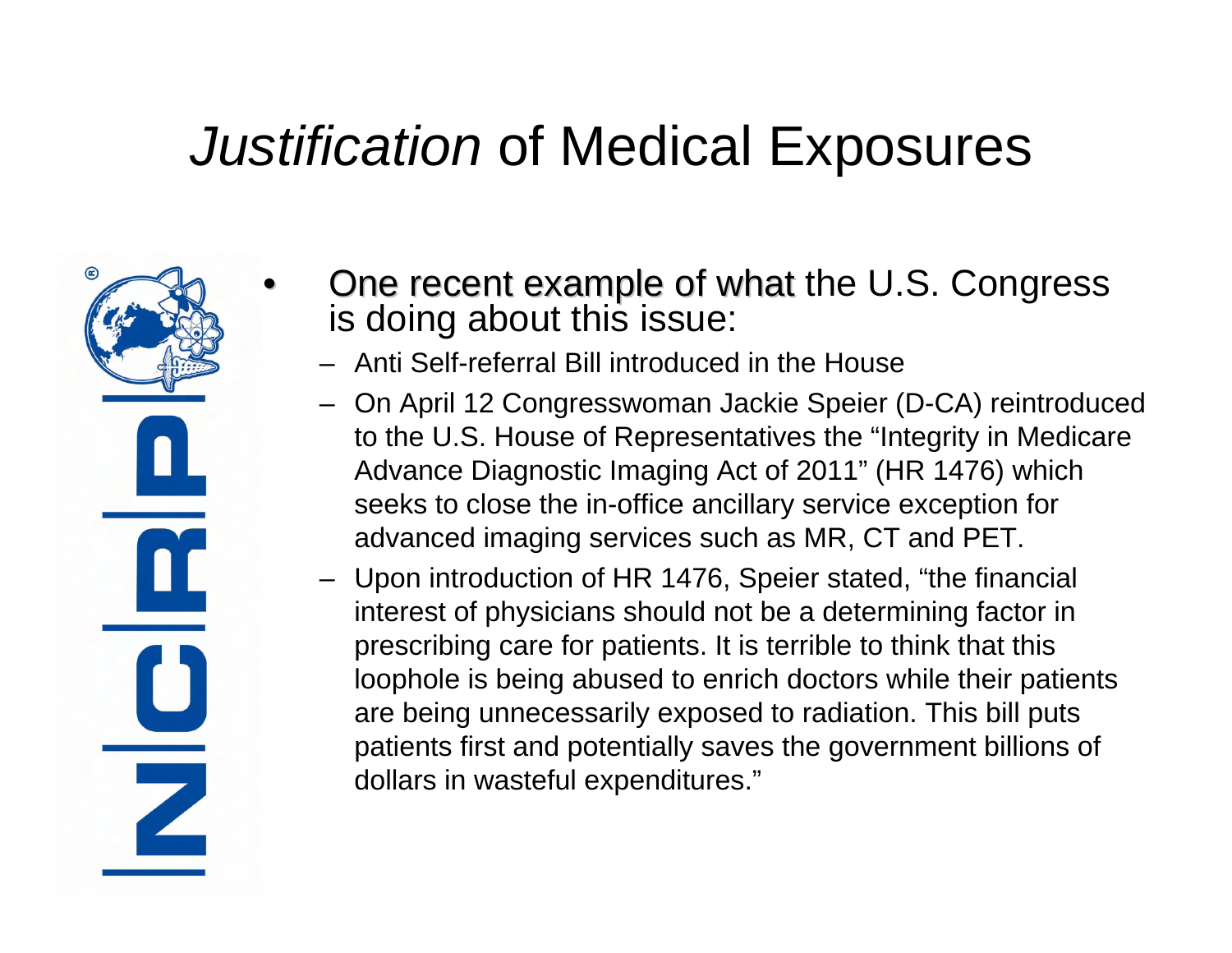

- In the absence of direct financial gain, there may be additional payoffs (IOM, 2010)
	- The ordering physician may be able to reduce effort by having a briefer or less intense physical examination.
	- The ordering physician may avoid malpractice costs (real or perceived)
		- Defensive Medicine (Massachusetts Medical Society Report, 2008)
			- Approximately 33 % of CT scans ordered by OB/GYN, EDs and family practitioners were not motivated by medical need.
		- Nearly half of 1,800 emergency physicians reported that the biggest challenge to cutting costs in the emergency department is the fear of lawsuits, according to a poll conducted by the American College of Emergency Physicians (ACEP).
		- In addition, 53 percent of respondents said the main reason they conduct the number of tests they do is the fear of being sued.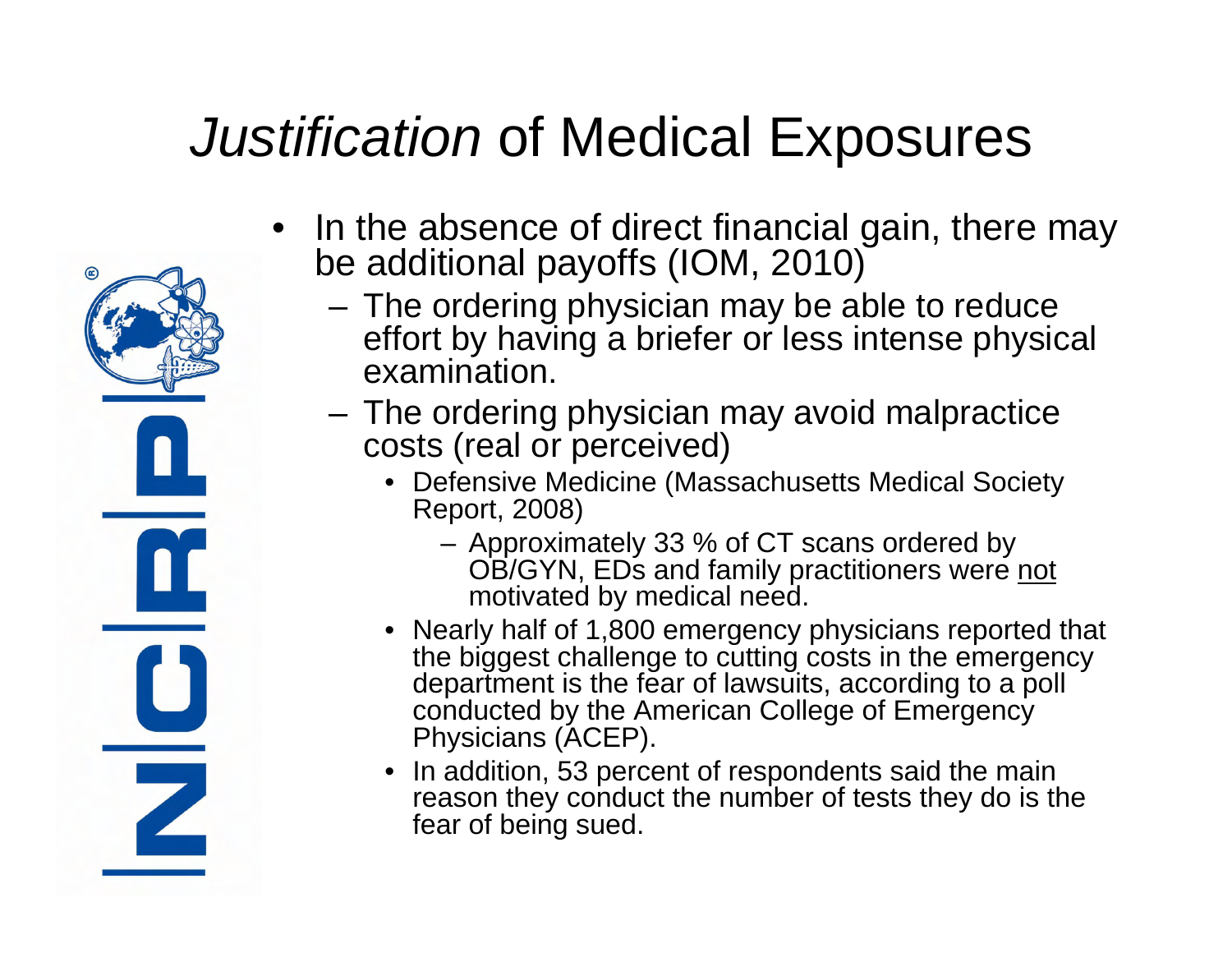

- What is being done about this issue by the medical community?
	- "Increasing the Appropriateness of Outpatient Imaging: Effects of a Barrier to Ordering Low-Yield Examinations", Vartanians, *et al*., (June 2010), *Radiology*
	- American Society of Nuclear Cardiology, "Recommendations for Reducing Radiation Exposure in Myocardial Perfusion Imaging", Cerqueira *et al*., (May 2010), *Journal of Nuclear Cardiology*
	- Imaging e-Ordering Coalition
		- require referring physician to enter clinical information (*e.g*., patient's symptoms, known diagnoses, age, *etc*) in a decision support program.
		- processed through an algorithm that relies on ACR's appropriateness criteria to create a decision score.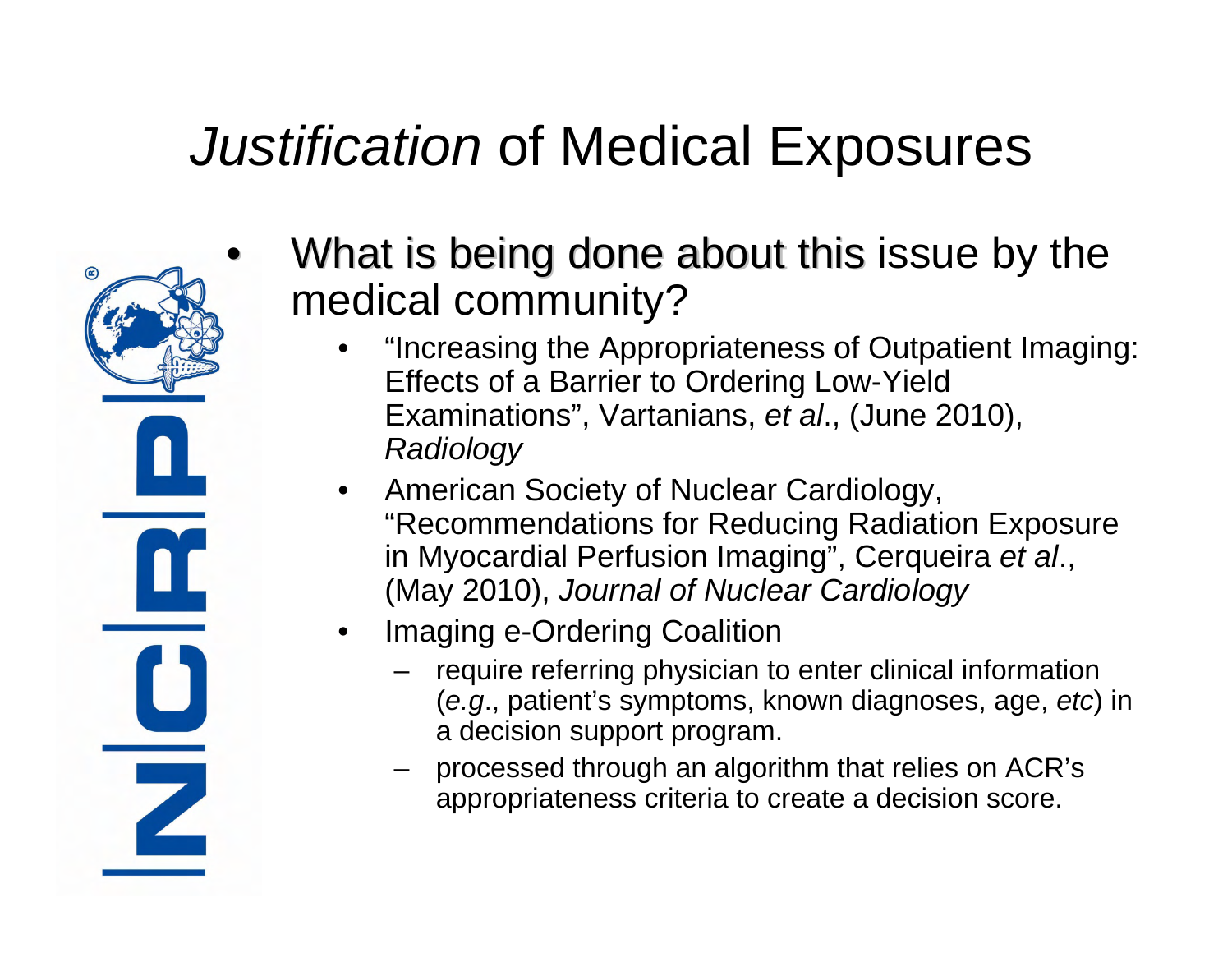# *Optimization* of Medical Exposures



- "American College of Radiology White Paper on Radiation Dose in Medicine", *JACR* 4:272-284; (2007)
- Image Gently, Step Lightly and Image Wisely Campaigns
- Medical Imaging and Technology Alliance (MITA)
	- NEMA Standards Publication XR 25-2010 "CT Dose Check" (draft):
		- Notification Value
		- Alert Value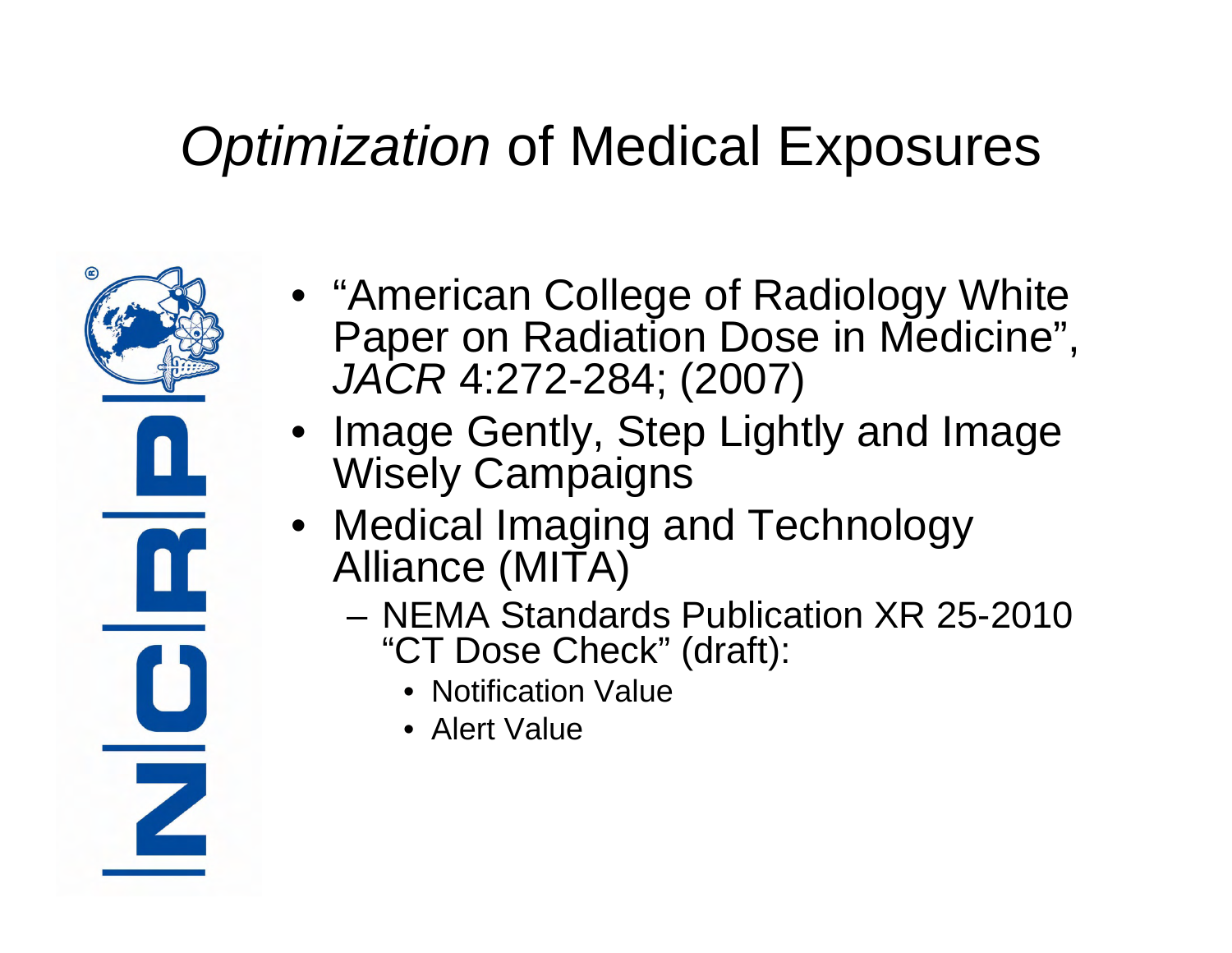#### *Optimization* of Medical Exposures (AAPM and NEMA XR-25 Standard)

Table 1: Notification Values recommended by the AAPM Working Group on Standardization of CT Nomenclature and Protocols

| CT Scan Region                                  | CTDIvol                   |  |
|-------------------------------------------------|---------------------------|--|
| (of each individual scan in an examination)     | <b>Notification Value</b> |  |
|                                                 | (mGy)                     |  |
| Adult Head                                      | 80                        |  |
| <b>Adult Torso</b>                              | 50                        |  |
| Pediatric Head                                  |                           |  |
| <2 years old                                    | 50                        |  |
| $2 - 5$ years old                               | 60                        |  |
| <b>Pediatric Torso</b>                          |                           |  |
| $\le$ 10 years old (16-cm phantom) <sup>a</sup> | 25                        |  |
| <10 years old (32-cm phantom) <sup>b</sup>      | 10                        |  |
| <b>Brain Perfusion</b>                          |                           |  |
| (examination that repeatedly scans the same     |                           |  |
| anatomic level to measure the flow of contrast  | 600                       |  |
| media through the anatomy)                      |                           |  |
| Cardiac                                         |                           |  |
| Retrospectively gated (spiral)                  | 150                       |  |
| Prospectively gated (sequential)                | 50                        |  |

An alert warrants more stringent review before proceeding and requires a higher level of action by the user. One purpose of alerting the user is to avoid acute injury, such as erythema or epilation. For this purpose, the FDA has suggested an alert value for *CTDIvol of 1000 mGy,* which would deliver approximately half the dose associated with the onset of skin injury.

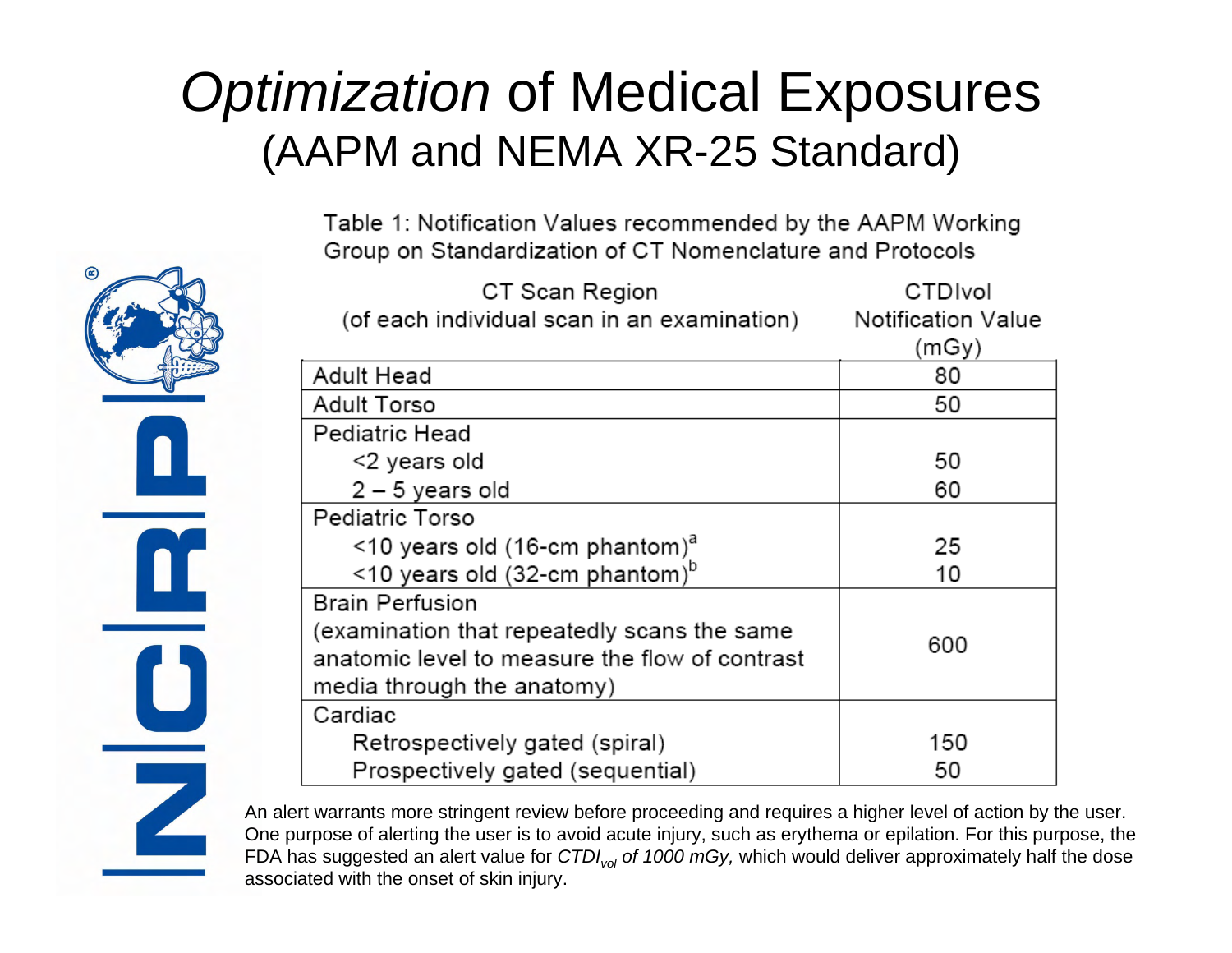### *Optimization* of Medical Exposures

• NCRP scientific committee 4-3, "Diagnostic Reference Levels in Medical Imaging: Recommendations for Application in the United States"



Z

|                                  | <b>MSAD</b>         |                  |
|----------------------------------|---------------------|------------------|
|                                  | Survey Year 2000-01 | Survey Year 1990 |
|                                  | (mGy)               | (mGy)            |
| mean                             | 50.3                | 45.9             |
| standard error of<br>sample mean | 1.4                 | 1.1              |
| standard deviation               | 19.4                | 18.1             |
| n                                | 203                 | 249              |
|                                  |                     |                  |

"DRLs may be more necessary, because we may be optimizing image quality, and compromising on high patient doses because technology allows us to." Moore and Iball, Leeds General Infirmary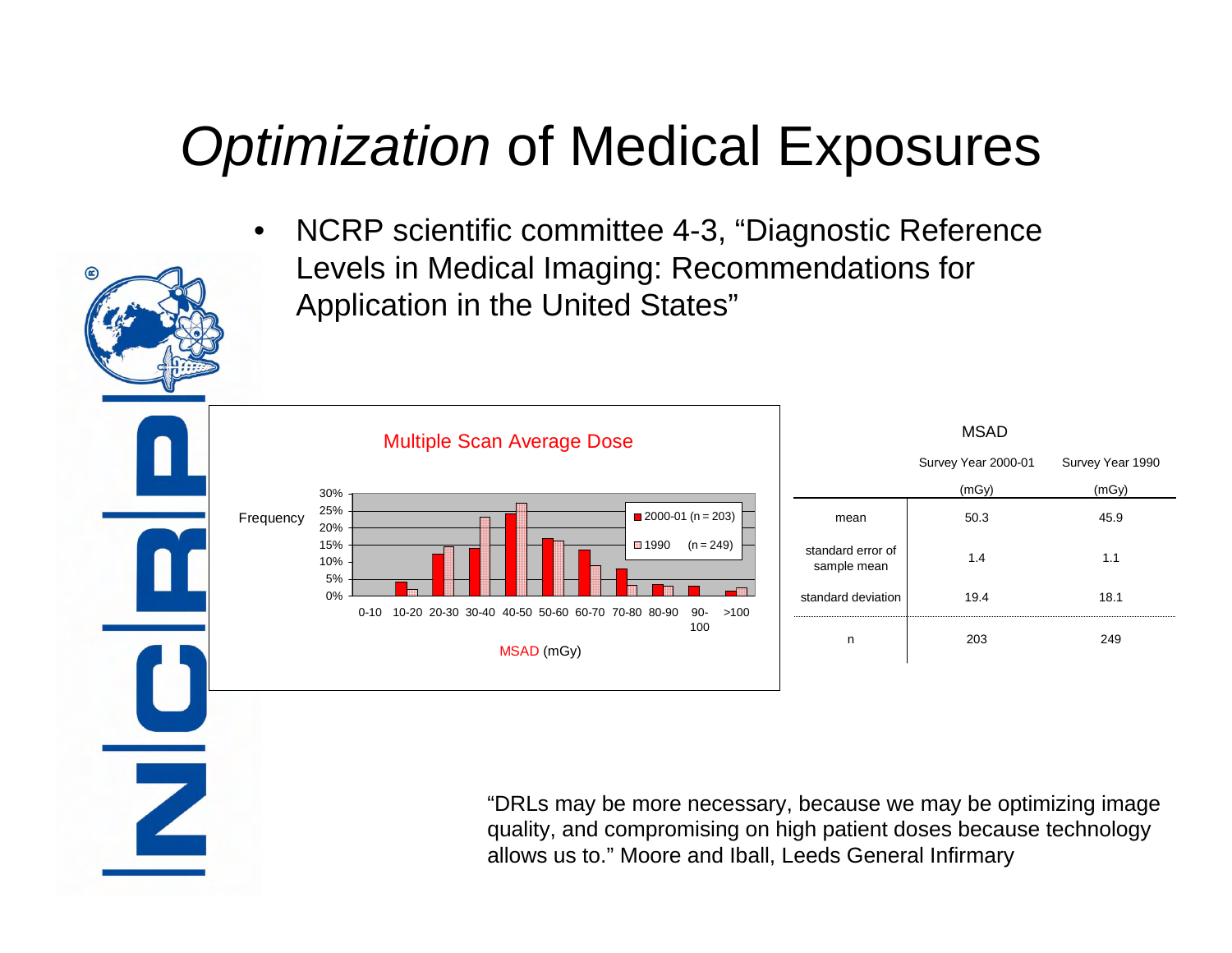# Putting it All Together (Federal)

- $\mathbf{a}$ Z
- U. S. Food and Drug Administration (FDA) *Initiative to Reduce Unnecessary Radiation Exposure from Medical Imaging*
	- 1. Support informed clinical decision making (justification)
		- develop and adopt **appropriate use criteria** for CT, fluoroscopy, and nuclear medicine procedures
	- 2. Promote safe use of medical imaging devices (optimization)
		- develop nationally recognized diagnostic reference levels for medical imaging procedures that use radiation
	- 3. Increase patient awareness (communication)
		- provide patients with tools to track their personal medical imaging history

**Aim:** To help patients get the right imaging exam, at the right time, with the right radiation dose.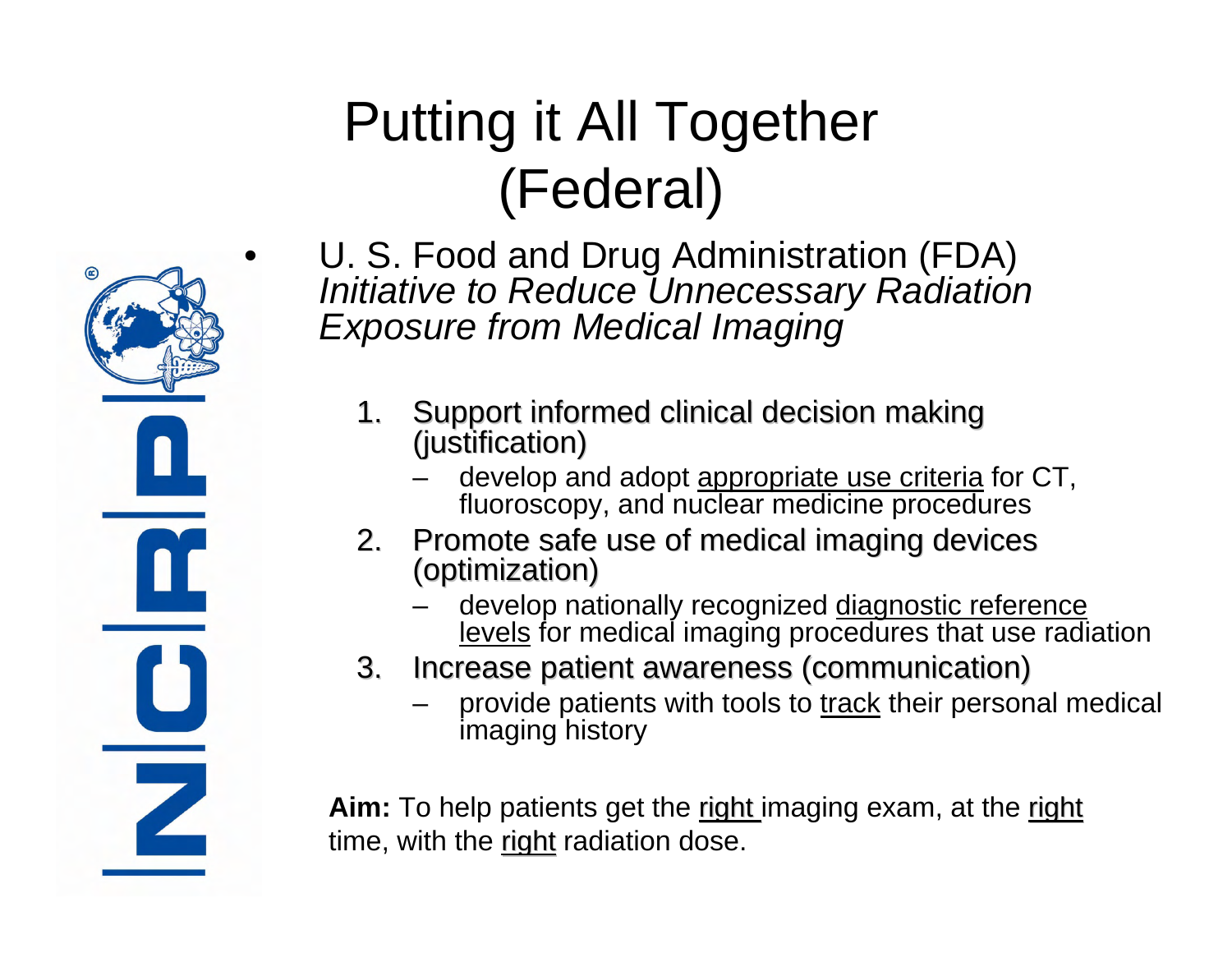# Putting it All Together (State)





•The Interim Committee on Public Health recently released a report stating that "increased utilization of imaging equipment has played a major role in the increased amount of healthcare expenditures, especially when imaging equipment owners have been found to over utilize their own equipment."

•The report goes on to recommend that "the Legislature should require the registration and accreditation of imaging equipment in order to ensure increased transparency and accountability for the operation and use of imaging equipment in Texas."

[http://ethicalimaging,org](http://ethicalimaging,org/)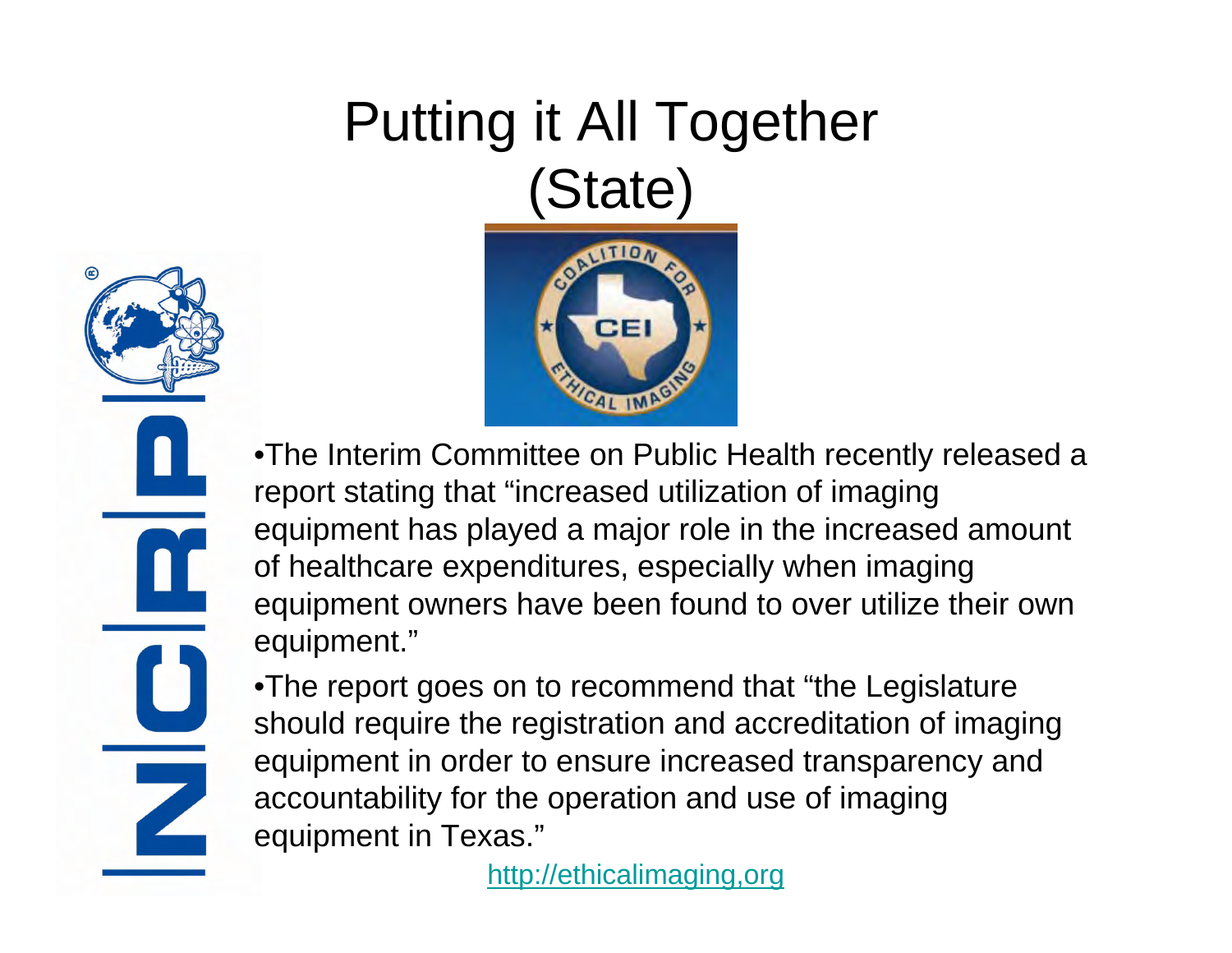#### Informing a Wider Audience (Scientific American – May 2011)



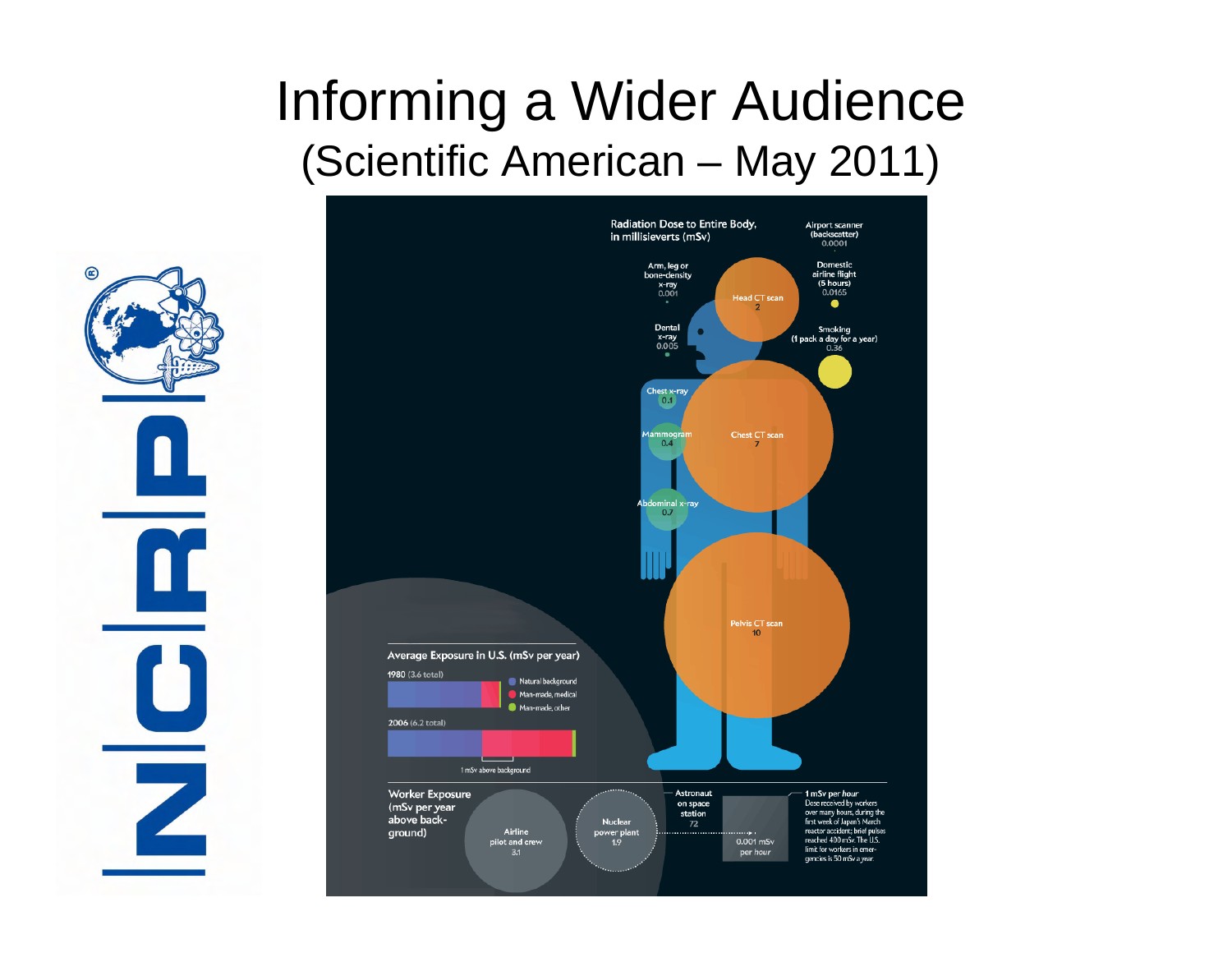#### Other Topics (Fukushima and the Media)



An example of the importance of the  $27 - 9 - 3$  communication rule in a combative environment discussing the potential impact of the Fukushima Daiichi nuclear reactor accident.

 $\mathbf C$ 

Z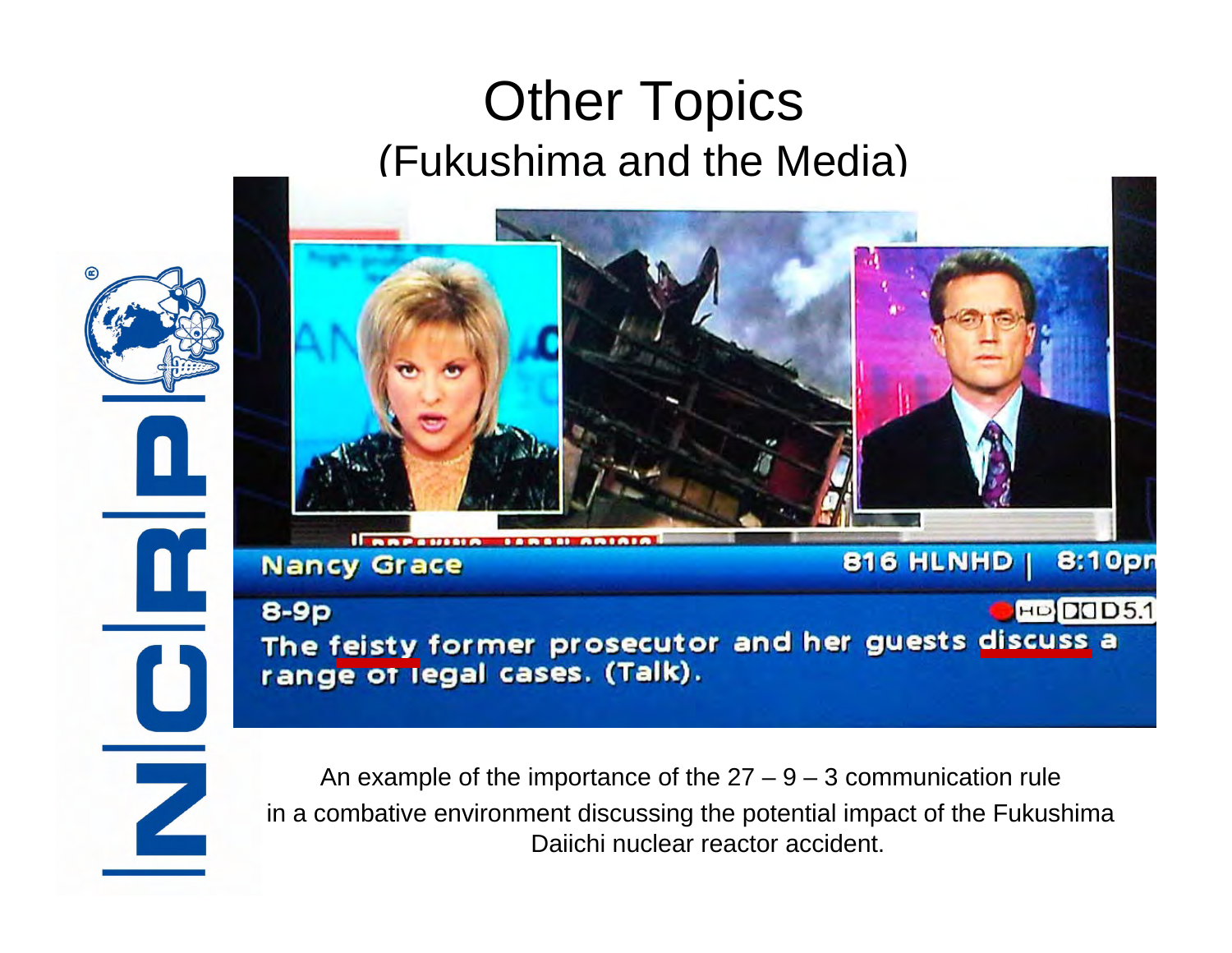#### **Other Topics** (Radiology - April 2011)

Z

#### **Does Security Screening with Backscatter X-Rays Do More** Good than Harm?<sup>1</sup>

# Radiology

#### David A. Schauer, ScD. CHP

**CONTRO** 

٠

**IEVIEWS AND COM MENTARY** 

curity Administration (TSA) began to deploy advanced imaging technology (AIT) as a secondary measure to detect threats to air transportation security. This effort was modified (ie, increased in number and used as a primary measure) in early 2010 following the unsuccessful December 2009 attempt by a passenger to blow up a plane with explosive powder. According to the TSA, the AIT technology detects nonmetallic threats, including explosives, weapons, and other concealed objects (1). In an attempt to get a handle on security screening of people with backscatter x-rays, this article will focus on the approach to this issue in the United States. The goals and objectives of radiation protection, however, have worldwide application.

n 2007, the U.S. Transportation Se-

Two types of AIT systems are currently in use by the TSA. One of these systems uses nonionizing radiation in the form of millimeter waves. The other system, which uses backscatter x-rays to create an image, will be discussed in this article.

Backscatter systems use a narrow x-ray beam that scans the subject at high speed from left to right and top to bottom, much like the electron beam inside a television tube. Large detectors on the same side of the subject as the x-ray source detect backscattered radiation, and an image is formed within a few seconds. Most of the radiation detected is scattered near the surface of the skin; hence, the backscatter systems are useful for imaging objects hidden under clothing. They are not useful for detecting objects hidden in body cavities

Radiologists are knowledgeable about issues related to imaging utilization and radiation effects. In some countries, they are gatekeepers who ensure that medical imaging technologies that ex- societal factors, which includes restricpose patients to ionizing radiation are

optimized (ie, dose is commensurate with the medical purpose). Radiologists are, therefore, the ones to whom patients, airline passengers, and other members of the public are likely to turn with questions about uses of ionizing radiation in medicine and security screening. It is for this reason that the National Council on Radiation Protection and Measurements (NCRP) welcomes the invitation from Radiology to discuss the benefits and risks of security screening of people with backscatter x-rays and to consider them in the broader context of other planned exposures (eg, medical radiologic procedures) of people.

justified (ie, medically appropriate) and

The total number of air passengers worldwide was approximately 4.8 billion in 2009 (2). It is unclear what percentage of these passengers should be screened for security purposes. What is known, however, is that the doses will be orders of magnitude smaller than the doses from the 3.6 billion diagnostic radiographic examinations performed worldwide on an annual basis (3).

#### **Overview of Radiation Protection Goals** and Objectives

The objectives of radiation protection, as defined in NCRP report 116 (4) and International Commission on Radiological Protection publication 103 (5), are as follows:

1. Justification (ie, to justify any activity that involves radiation exposure on the basis that the expected benefits exceed the overall cost),

2. Optimization (ie, to optimize radiologic protection by ensuring that the likelihood of incurring exposures. the number of people exposed, and the magnitude of their individual doses are all kept as low as reasonably achievable after taking into account economic and tions on doses or risks to individuals

#### Published online 10.1148/radiol.11102376

From the National Council on Radiation Protection and Measurements, 7910 Woodmont Ave. Suite 400. Bethesda, MD 20814-3095, Received December 2, 2010; revision requested December 10; revision received December 15: final version accepted December 19. Address correspondence to the author (e-mail:

Potential conflicts of interest are listed at the end of this article.

See also the article by Brenner in this issue.

 $12$ 

Radiology 2011; 259:12-16

scheuer@noportine.org\

RSNA, 2011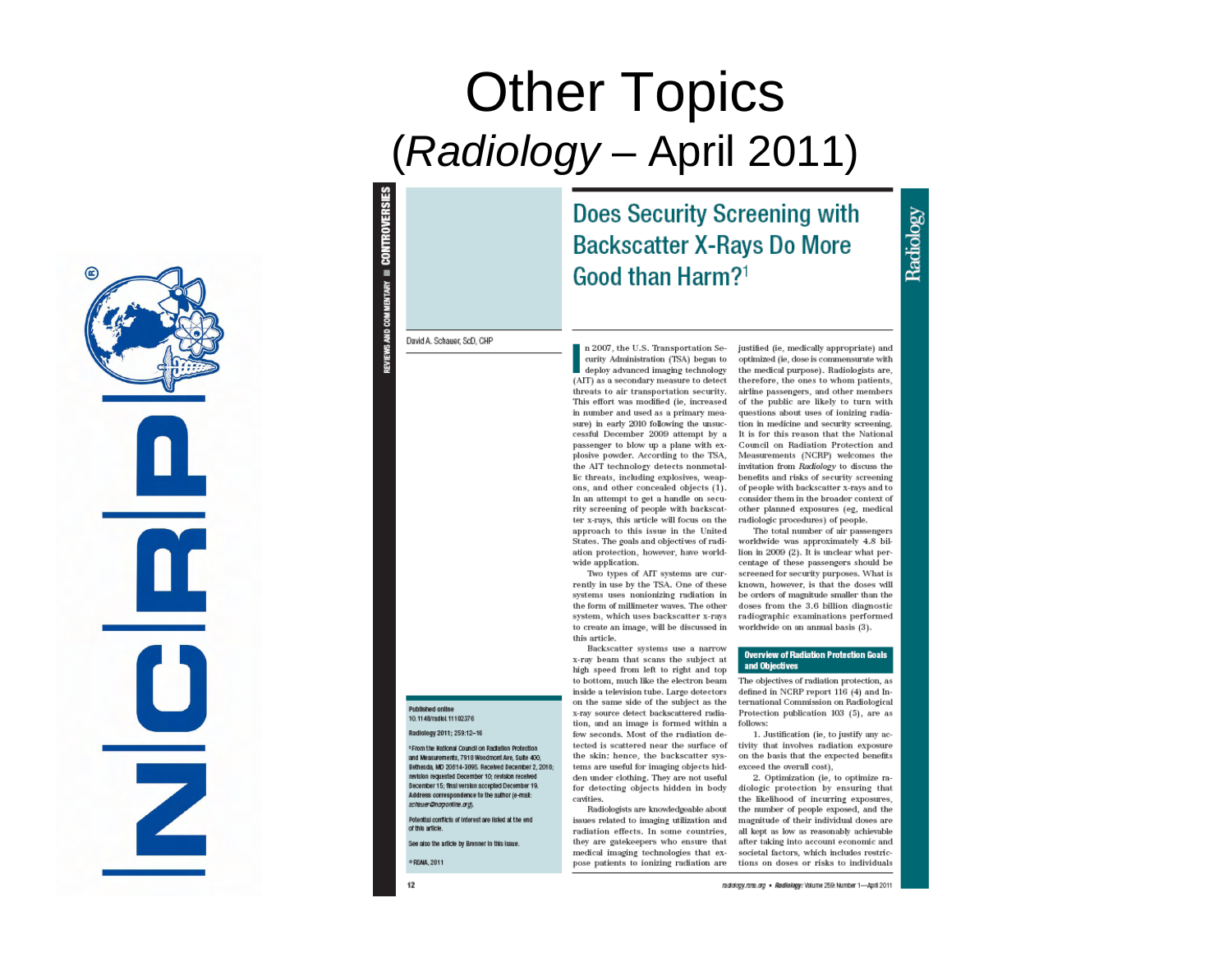#### NCRP Publications – "Disseminate"

• NCRP reports and current activities are described online at http://NCRPonline.org

Publications can be purchased online at

- http://NCRPpublications.org
- Institutional license agreements for NCRP<br>publications are now available through:
	- **Knovel** (http://<u>www.Knovel.com</u>)
	- –**NetLibrary NetLibrary - EBSCO**

 $\mathbf{u}$ 

- (http://<u>www.NetLibrary.com</u>)
- **ebrary** (http://<u>www.ebrary.com</u>)